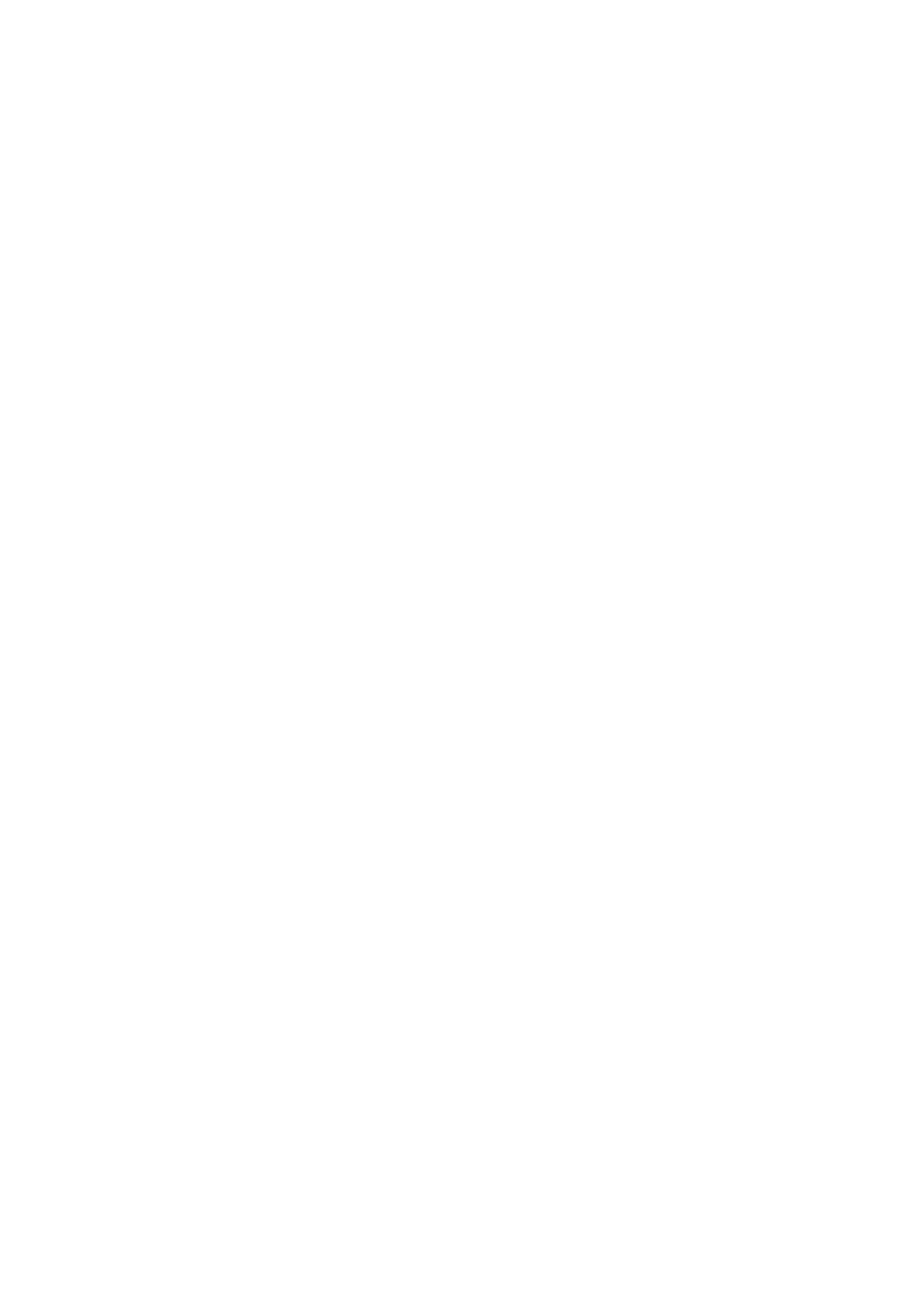#### *Archibald Macdonald, son to Coll Macdonald of Barisdale, as attainted of High Treason.*

THE prisoner was not served with any indictment or summons of treason; but received intimation from the Crown lawyers, that he was to be brought before the Court of Justiciary on the 11th of March, in order to have execution awarded against him; or to show cause why execution should not be awarded. The Lord Advocate, in a petition to their Lordships, on the 5th instant, prayed for a warrant to cite witnesses to prove, that the prisoner was the identical person designed in the act of attainder, *son to Coll Macdonald of Barisdale;* and their Lordships granted warrant accordingly.

His Majesty's Advocate depute represented to the Court, that, by an act of attainder against Alexander Earl of Kellie, and others, passed in the reign of his present Majesty (George II.) the prisoner stood attainted of high treason: that the Crown lawyers had received his Majesty's orders to insist with their Lordships for an *award of execution* against the prisoner, which, in the counsel's opinion, the printed act of Parliament, being a public law, sufficiently authorised: but, to remove all doubt, they had procured, and lodged with the clerk of Court, an *examplification* of the act of attainder under the Great Seal of England. The Advocate-depute, therefore, craved, that their Lordships would order the prisoner to be brought to the bar, and would appoint a day for his execution. He was brought to the bar accordingly, the act of attainder and exampli Scat ion thereof were read over to him,<sup>1</sup> the motion for his execution was renewed. The Lord Justice Clerk then asked the prisoner, if he had any cause to show why execution should not be awarded against him in terms of the act? He replied to the following purpose: That he did not understand himself to be the person attainted by this act. He was then a boy recently from school, and under the influence of a father unfortunately engaged in the late rebellion. Had not his father been able to justify or atone for his conduct and the prisoner's, could it be supposed that the father would pass unattainted, and his son, a minor, be devoted to punishment. His special defences then were: That there was no sufficient evidence of the act of attainder on which execution was craved: that he was none of the persons named in the act now read; for his name was *Macdonnell,* and his father was designed not of *Barisdale,* but *Inverie.* And that the condition under which the act of attainder could alone take place, never existed; for the prisoner surrendered himself to a justice of peace before the 12th of July, 1746.

1

<sup>1</sup> Rec. of Just. 2d, 5th, 11th, 13th, 20th, 22d March, 1754.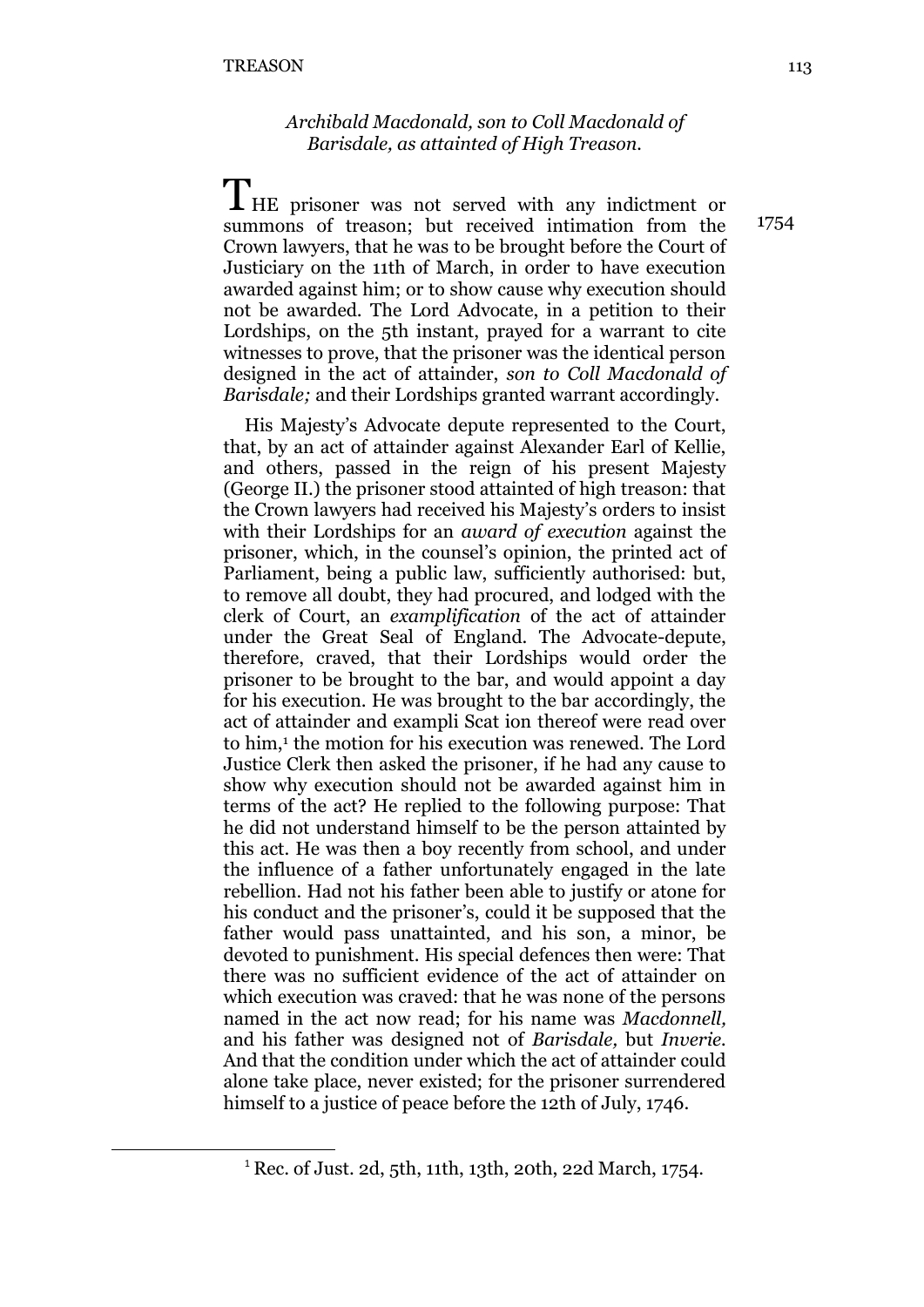114 TREASON.

Counsel were then heard for the prisoner, who enlarged on the defences he had stated, offered to instruct them by

evidence, and requested that the Court would remit the facts

undertaken to be proved, to the cognisance of a jury.

The lawyers for the Crown began by refuting the idle cavilling of the prisoner's counsel, at the evidence of the act of Parliament upon which the prisoner was said to be attainted. They next are successful in obviating the prisoner's objections of a misnomer. As to his plea of a surrender in terms of the act, they alledged it was surprising a defence so valid, if true, should, during his tedious imprisonment of eight months, be kept a profound secret, and now for the first time be urged in his behalf. But a surrender to a justice of peace, who, though nominated in the commission, had not taken the oaths to Government, nor officiated in that capacity, or a surrender made at an improper time, when the justice of peace could not commit such person to prison, would not be held good, as not having been made according to the intent of the act. Further, no testimony of the fact was admissible, but the record of surrender; and it could not be proved by *parole* evidence. They argued, that the prisoner's plea of a surrender was contradictory to his other plea of a denial, that he was the person meant to be attainted by the act. *Lastly,* They alledged it was not necessary, in this case, to try the prisoner's defences by jury; for, although trials by indictment must be by jury, yet incidental questions, such as the *lunacy of the prisoner,* or the identity of a criminal, who had made his escape after sentence of death had been pronounced upon him, are, by the law of Scotland, tried and judged by the Court, without any intervention of a jury: nor is the case altered by the statute 7th of Queen Anne, chap. 21. declaring, that trials for treason in Scotland should be the same as in England; for this was *not a trial* for treason, the prisoner being already '*tried,* convicted, and attainted by act of Parliament;' and that nothing now remained but to award execution of the sentence which the law had pronounced. And although, in England, the prisoner's exception at execution being awarded against him, would have been tried by a jury *de circumstantibus,* 'that can have no effect here, as the Court is not tied to the '*forms* of England in *the trial for treason*.'

The counsel for the prisoner replied, that the act of attainder is not absolute, but conditional; and he offered to prove, that the condition under which alone the attainder was to take place, viz. the prisoner's not surrendering himself before a day certain, never existed, for the prisoner did actually surrender himself to a justice of peace within the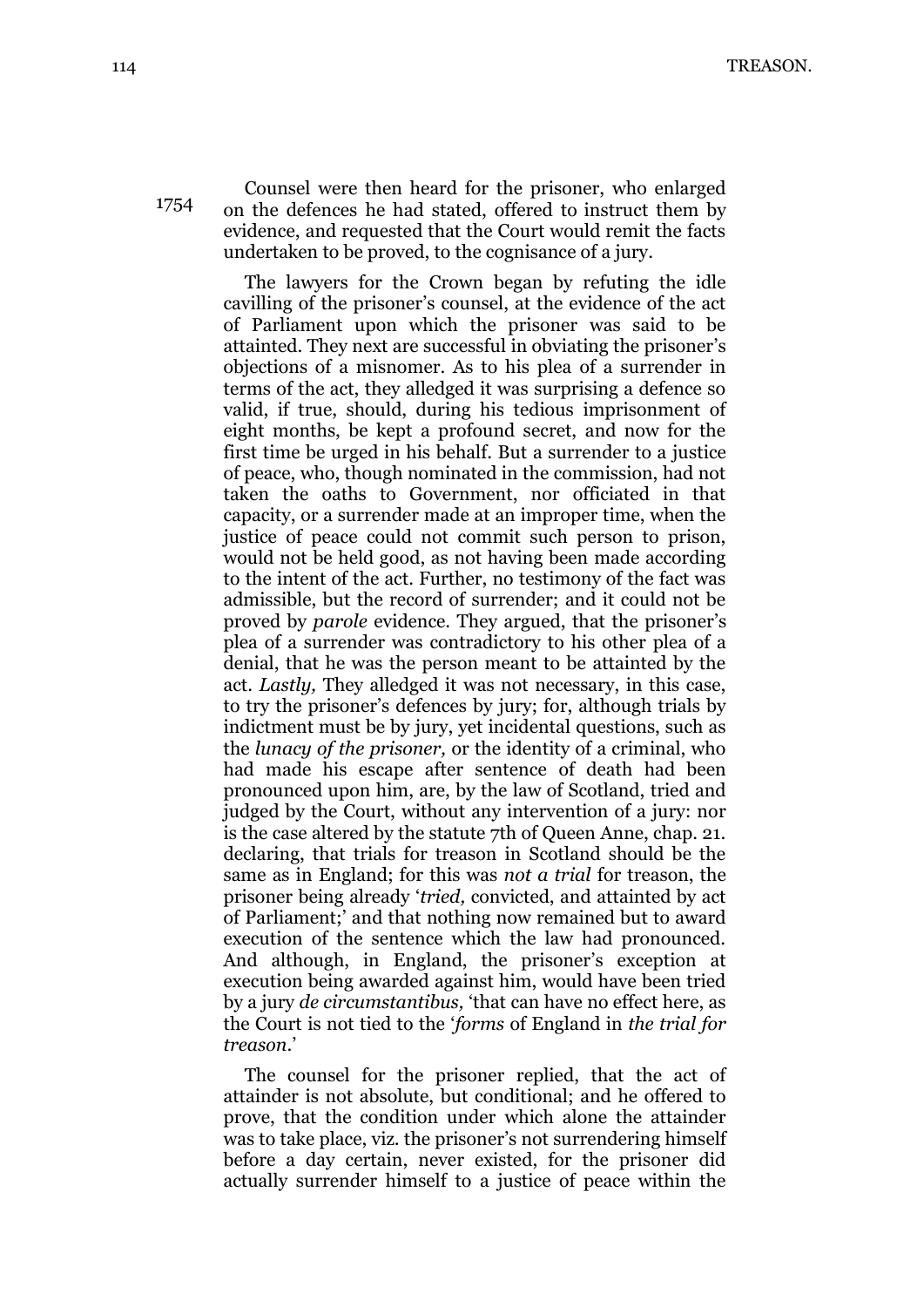time prescribed by the act. They argued, it was not necessary to prove that the justice of peace had taken the oaths, or officiated in that capacity, for these are not mentioned as requisites in the statute: that the prisoner had fairly submitted to justice; and Sir Alexander M'Donald, to whom he surrendered himself, was a gentleman of known affection to his Majesty's government, who at that very time was at the head of a considerable body of militia employed in his Majesty's service: that his not being committed to jail did not affect the validity of the surrender; for, even supposing it to have been Sir Alexander's duty to have committed him, it was absurd, that, by reason of Sir Alexander's ignorance, or neglect of duty imposed on him by the statute, the prisoner should incur the pains of treason: that the prisoner must be held as having been under the protection of government, not only from his surrender to a justice of peace, but likewise from his having received a pass from the Earl of Albemarle, commander of his Majesty's forces, by virtue of which he remained unmolested; but, in the month of August, 1746, he and his father, then in the country of Moidart, out of private pique, were seized by certain of the Clan Cameron, put on board a vessel, carried to France, and there kept in close custody for a twelvemonth. On their escape from France, and return to Scotland, both father and son were apprehended by a party of his Majesty's forces; the father died in confinement; but the prisoner, upon a just representation of these facts, was immediately set at liberty, and remained peaceably and openly at Inverie till July last: that, as to no testimony of the surrender being admissible but written record, no such requisite was prescribed by the statute; and it were strange if *parole* evidence could only be received in support of the prisoner's guilt, and not in vindication of his innocence.—*Lastly,* That trial by jury was the grand bulwark of our lives and liberties; and if, in any case, this mode is more specially requisite, it is in accusations of a direct offence committed against the crown. Anciently, attainders in absence were unknown, both in England and Scotland; but now, that the wisdom of the law had thought proper to introduce such attainders, various defences might yet be stated against awarding execution, especially where the attainder is not absolute, but conditional. By act 7th of Queen Anne, c. 21. the Scots treason-laws are totally abolished; and it is therein provided, that the Court of Justiciary, in cases of treason, shall proceed and determine in such manner as the Court of King's Bench may do by the laws of England: therefore, as it is not disputed that every defence, against awarding execution, proposed by the prisoner, before the Court of King's Bench, must be tried by jury, the like rule must be observed in the Court of Justiciary. This is made still clearer by act 22d George II. c. 48. which provides, that all defendants outlawed for high treason, or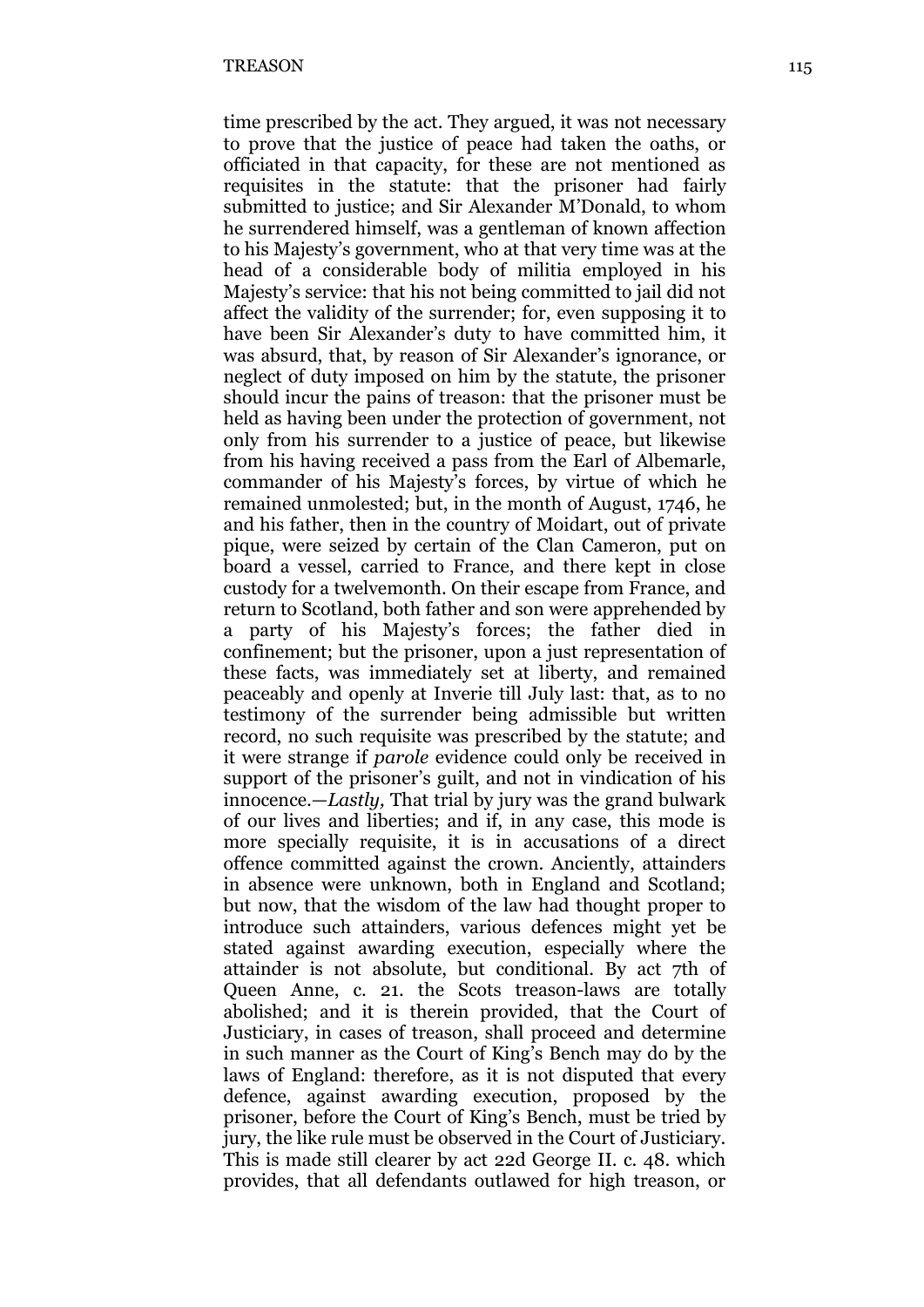misprision of high treason, in Scotland, shall, *as near as can be, have such and the like methods, remedies, or advantages, for avoiding, falsifiying, or reversing, such outlawry as may be had by the law and usage of England.*

The Lords found the act of attainder sufficiently instructed by the statute-book, and examplification of the act produced in Court, and repelled the objections to its authenticity. They also repelled the objection of a misnomer of Macdonald for Macdonnell. With respect to the defence of a surrender, they ordained the prisoner to give in a more special *condescendence<sup>2</sup>* of the time, place, and manner, of his submitting himself to justice; also, a list of the witnesses by whom he was to prove the same; and found '*no necessity of proceeding in this manner by a jury.*'

Conform to this judgement, the prisoner gave in a *condescendence* of facts relative to his surrender, as already stated, and a long list of witnesses by whom it was to be proved; and the crown lawyers disputed the relevancy of the *condescendence;* by repeating, at great length, the objections to the surrender which they had already set forth. The Court having considered the import of the *condescendence,* and heard the debates, found the prisoner's plea of surrender, as therein set forth, not relevant, nor sufficiently qualified in terms of the act of attainder, *repelled the defence founded upon it, and refused the prisoner any proof of the fact.*

An objection was then made by the prisoner's counsel to the whole witnesses cited for the prosecutor, as the executions of summons against them had been returned to the Clerk of Court only that morning. It was answered by the crown lawyers, that the witnesses summoned upon a more early citation had absconded; it therefore became necessary to call this additional list. The Court repelled the objection; but adjourned the trial till Friday next, that the prisoner might have opportunity to see the list, and propose any legal objections to the witnesses adduced.

The prisoner being again brought to the bar on the 22d of March, gave in a declaration to the Court equivalent to an acknowledgement of his identity. The prosecutor, however, thought proper to lead a proof by witnesses of his identity. This being done, the Court pronounced judgement upon the prisoner, finding, 'That the said Archibald Macdonald is the same person who stands attainted of high treason by the act of Parliament above mentioned, by the name and designation of Archibald Macdonald, son of Coll Macdonald of Barisdale; and, therefore, and in respect thereof, adjudging the prisoner to be taken to the Grass-market of

1

<sup>&</sup>lt;sup>2</sup> A state of facts.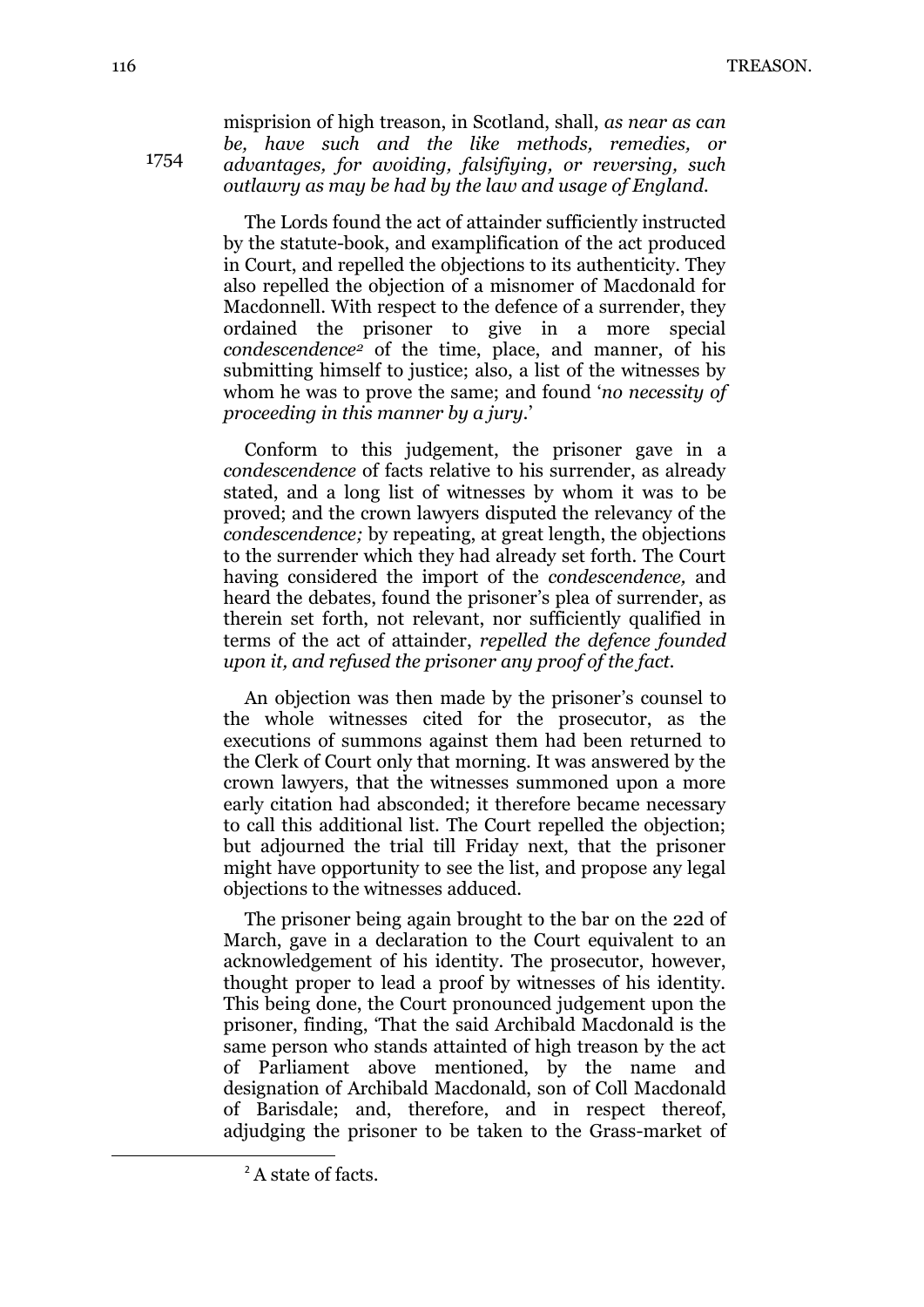**.** 

Edinburgh, on the 22d May next, and hanged on a gibbet, to be cut down alive, his entrails torn out and burnt, his head cut off, his body quartered, and his head and quarters to be at the King's disposal.' 3

This sentence, and the interlocutors preceding, appear contrary to law in three respects, as they refuse to sustain the prisoner's defence of a surrender, and to allow a proof of the same; as they only find that the prisoner was the identical person pointed out in the act of attainder, but do not also find that he did not surrender himself in terms of the act; and as they refuse to admit the prisoner to trial by jury.

*The judgements are illegal, as they refuse to sustain the prisoner's defence of a surrender.*

<sup>&</sup>lt;sup>3</sup> A petition of appeal to the House of Lords, against this sentence was drawn; but, while the prisoner's friends were adjusting some difficulty about the mode of presenting it, the necessity of a petition was superseded by a reprieve, and afterwards by a pardon. Since that, various petitions of appeal have been presented, particularly in the cases of Ogilvie, 1765, Mungo Campbell, 1770, Miller and Murdison, 1773; and, *lastly,* in the case of Bywater, A. D, 1781. And a solemn judgement of the House of Lords was pronounced, finding, that *no appeal lies from the Court of Justiciary to their Lordships.* The most mature consideration of this important subject that I am capable to bestowi—the laborious search that I have made into our criminal records from A. I). 1536 to the present times, have completely rivetted my opinion, that this judgement requires again to be considered,—that law and expediency both require it. While I am reluctantly obliged to deliver my sentiments, it affords me considerable satisfaction, that I am laid under no necessity of canvassing the arguments delivered on this topic before their Lordships, by the truly venerable Peer who presides in the Court of King's Bench. I have not to combat that noble Lord's opinion, but the report sent from this country to his Lordship, upon which, I apprehend, his opinion was founded. I did intend to publish an argument to show, '*That an appeal lies from the Court of Justiciary to the House of Lords;'* but, as I am at this minute doubtful if I shall be able to accomplish my original purpose, of presenting my argument in the form of an Appendix to this work, I trouble the reader with this note, expressive of my zealous wish, that if, upon a future occasion, a prisoner shall be advised of a sentence pronounced by the Court of Justiciary, affecting his life or liberty, being *contrary to law;* I say, that the prisoner implore relief from the House of Lords, by petition of appeal, craving their Lordships onc« more to admit this question to a solemn discussion; and to appoint a complete and accurate report to be laid before their Lordships, of the cases vyhich have been brought from the Court of Justiciary, before the Scottish Privy Council, his Majesty and the Estates of Parliament of Scotland, and the British House of Lords, from A. D. 1641 to the present times.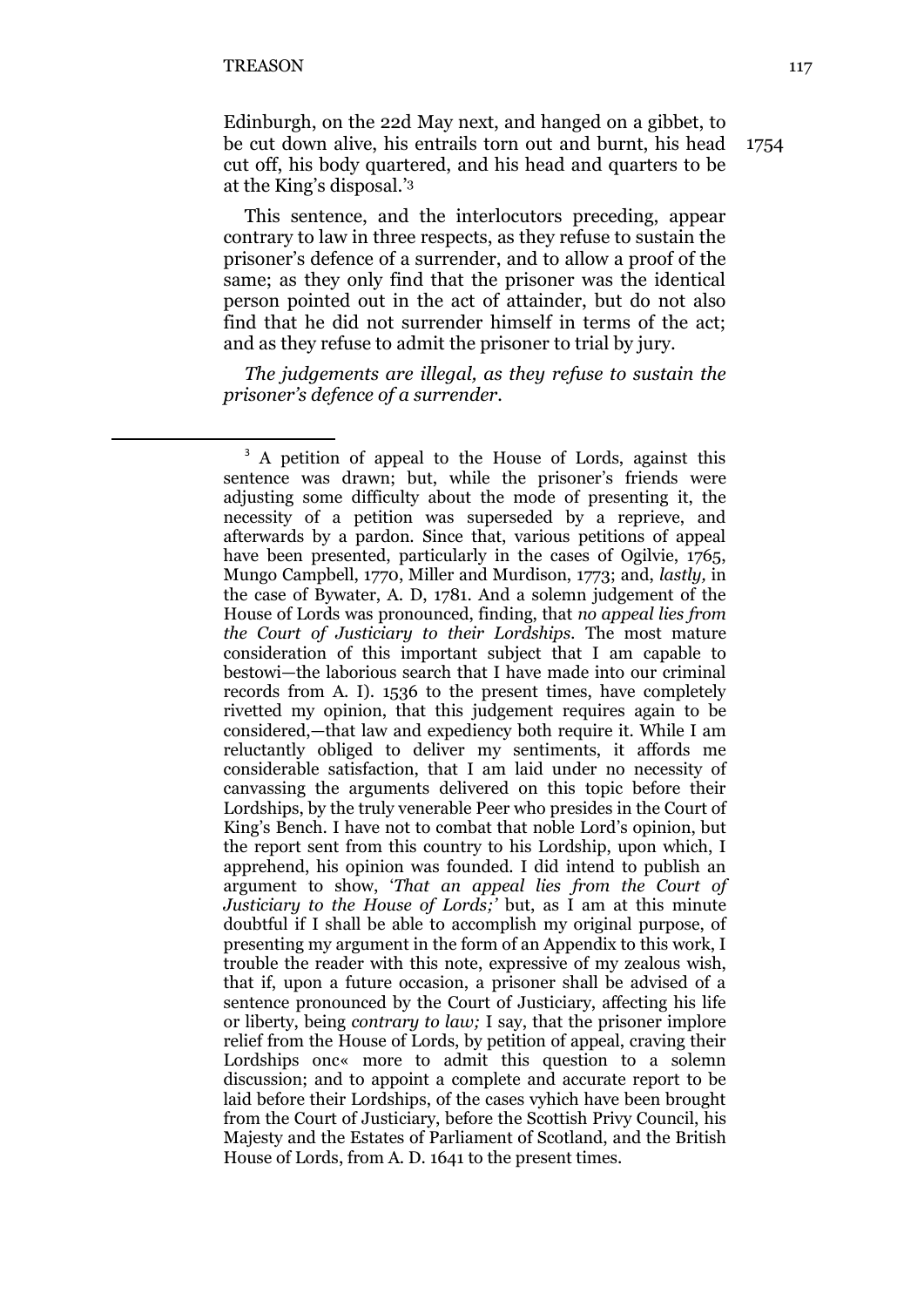Penal laws are, in general, prohibitory regulations designed for the order and security of civil society, discharging the people at large from certain actions, such as theft, murder, and the like. In the case of actual or meditated rebellion, a conditional act of attainder is provided for the security of the state, by ordaining, that suspected individuals pointed out in the act, shall perform certain conditions therein prescribed. In the *first* of these, the law is *general,* and the crime consists in *perpetrating things prohibited.* In the *second,* the law is *special,* and the offence consists in *omitting things commanded.* If one of the public is brought to trial for transgressing the former of these laws, it is the most valid of all defences, that *he did not commit the deed prohibited.* If an individual pointed out in the latter part of these laws is accused of not having done what was therein required, it is an equally valid defence, that *he did perform the condition prescribed.* Therefore, to doom a man to the scaffold on the former of these laws, who had not committed any theft, murder, or the like, is not more to *condemn without guilt,* than to consign to punishment, on the latter of these laws, one, who had absolved himself from the imputation of guilt, by surrendering his person or performing the other conditions required.

*The sentence is illegal, or inefficacious, and null; as it only finds, that the prisoner was the identical person pointed out in the act of attainder, but does not also find that he did not surrender himself in terms of the act.*

The persons whose names were engrossed in the act of attainder could incur the *declared presumption* of guilt, could become criminal, and amenable to punishment, only *by not performing* the conditions of the act. Therefore, the Cburt, in finding an undoubted, indeed notorious truth, that the prisoner was the person described in the act, and sentencing him to death on that account, without also finding that he did not surrender, in terms of the statute, did condemn him to death without any statutory guilt upon the part of the prisoner, or any statutory authority upon the part of the Court. This may be further elucidated by observing, that, by changing the words, 'Archibald Macdonald' into 'Alexander Earl of Kelly,' the like judgement might with truth have been pronounced, viz. that his Lordship was the person described in the act of attainder, and the like sentence of death been therefore passed upon that Lord, although he did publicly surrender himself to Government, and consequently was never challenged on account of the act.

*The sentence is illegal, because the prisoner was denied the benefit of trial by jury.*

It has already been observed, that penal laws are for the most part *general and prohibitory;* but that, in the case of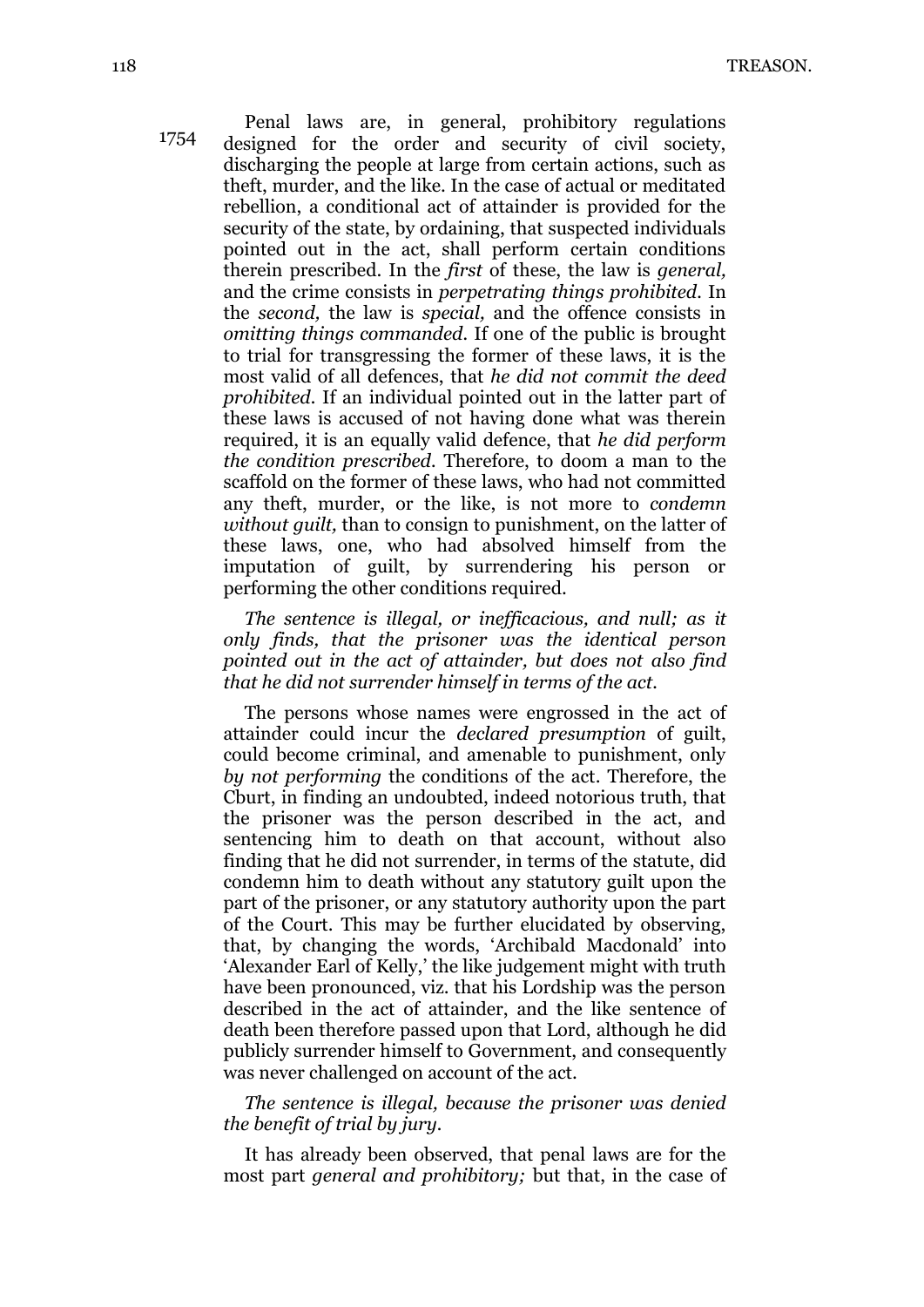conditional acts of attainder, they are *special and mandatory.* If, then, the mode of trial by jury is the established law of a country, as that to which the life of a citizen can most safely be trusted, the same reason holds for adopting this mode, whether the prisoner be accused of *committing* what was *prohibited* by a general law, or *omitting,* what was *required* by an act of attainder. Further, had the prisoner been brought to trial in England, he would, beyond dispute, have been entitled to have had his defences tried by jury: but, by statutes of Queen Anne, and of King George II. the treason laws of England are extended to this country, and the same mode of trial (as near as may be) is prescribed; consequently, the prisoner was equally entitled to trial by jury, when brought before the Court of Justiciary, as if he had been brought before the Court of King's Bench.

But it is by no means surprising, that the Court of Justiciary should have pronounced this judgement, refusing the prisoner a trial by jury, when we reflect upon the disposition which our courts of law have manifested to encroach upon, to annihilate this invaluable privilege. It appears that, by the old law of Scotland, trial by jury took place in matters both civil and criminal. Our civil judges have long since exalted their own dominion, by shaking themselves loose of the intervention of a jury; and I confess, in questions merely of property, I do not wish to see this mode of trial restored: for, so tedious are our forms of proceeding, that it would be impossible to decide matters of property by a jury, without effecting so great an innovation in our system of jurisprudence, as must be productive of inconvehiencies and perplexities which could not be removed but in a long course of practice. Nor do I think there is danger in trusting questions of right between man and man, to the sole decision of our judges; for, besides that redress may be sued for to the Supreme Court of the nation, it can but rarely happen that partiality towards a party or a cause, will, in civil matters, influence any of their Lordships. But, in a criminal court, when judges are actuated by a laudable zeal for the checking of enormous crimes, for bringing an obnoxious criminal to justice, it is less safe to trust the life of a prisoner in the hands of judges appointed by the crown, than in those of a jury chosen promiscuously from the prisoner's equals. Much less in accusations of treason or others of direct offence, by a subject against the sovereign; for in such, I apprehend, it must necessarily happen, that judges will, for the most part, lean towards the crown.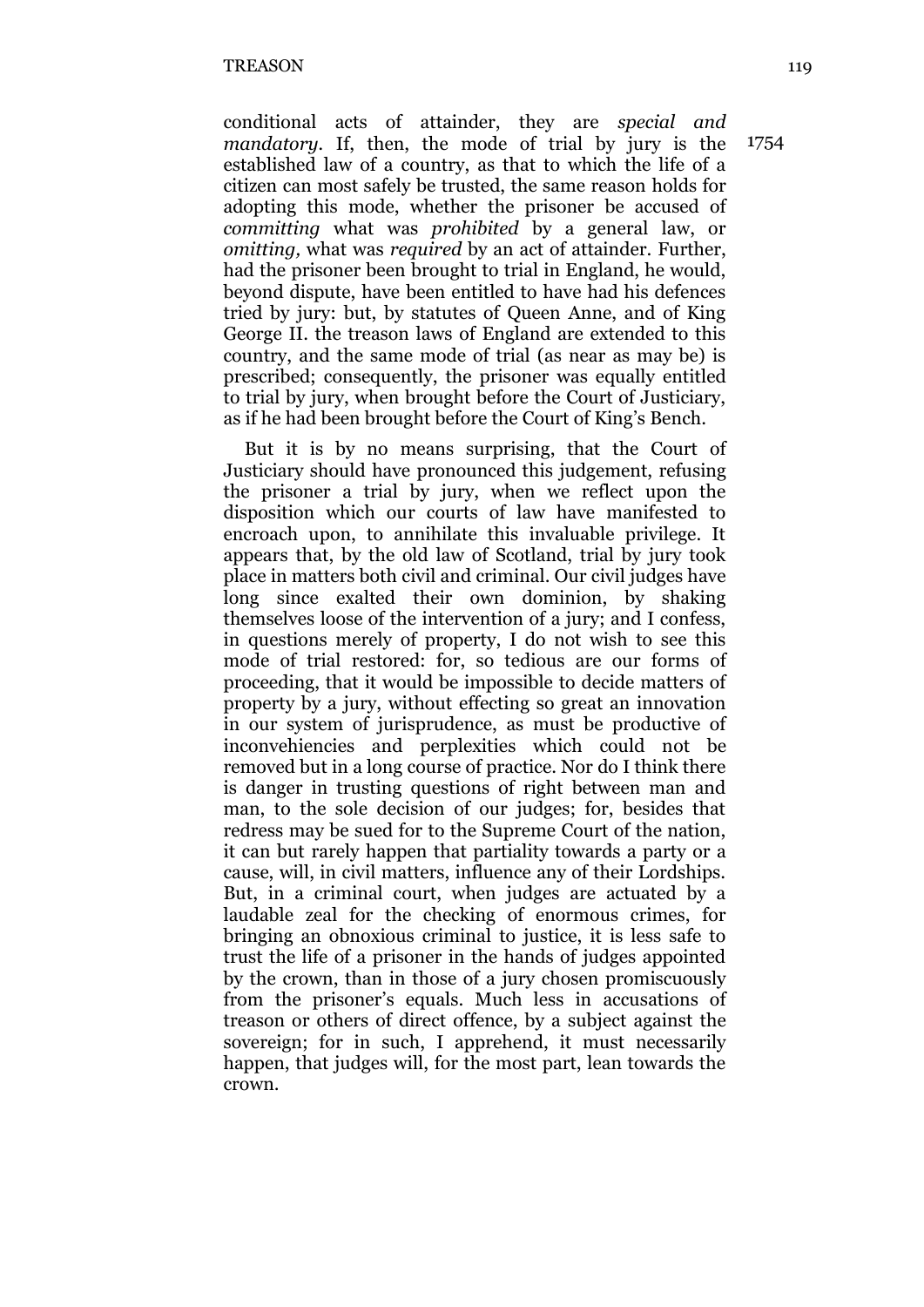On a late occasion, the Lords of Justiciary delivered a solemn opinion,<sup>4</sup> that, in criminal actions before inferior courts, in cases short of capital punishment, trial by jury is not requisite. But, unless their Lordships shall be disposed to pay more respect to this Opinion than they sometimes do to precedent, we may entertain a rational hope, that, in future practice, they will alter their judgement. Before delivering their solemn opinions, their Lordships heard Counsel on this point, whether the various degrees of corporal punishment, short of death, could be inflicted, but after trial by jury; and a report was, upon their order, made to them of the practice before the inferior judicatories, as well as the supreme tribunal of Justiciary. From the report made to them, it appears, that never were a set of judges, never a set of benches, more impartial, if an uniform discrepancy, and contradiction of practice, can be styled *impartiality.* The practice before the magistrates of royal boroughs, and that before the sheriffs, were diametrically repugnant to each other; and that of the Court of Justiciary fluctuated from the one side to the other like the ebbing and flowing of the tide.

By the report made of the practice before the magistrates of royal boroughs, in the trial of crimes not capital, it appeared, that, in the whole of these boroughs, *except one,* (the borough of Ayr,) the magistrates were in use to proceed without jury. The proceedings again, in the different counties, evinced, that, in all of them, *except one,* (the county of Edinburgh,) the sheriffs were *not* in use to inflict any corporal punishment without the verdict of a jury, imprisonment excepted. Upon these opposite modes of procedure, I must observe, that the magistrates of royal boroughs, in this country, cannot, in general, be supposed either to have studied the science of the law, or to have

 $\overline{a}$ 

<sup>4</sup> Records of Justiciary—Procurator Fiscal of the City of Edinburgh against Young and Weemyss, 19th March, 1783. When thjs cause was argued before their Lordships, Hay Campbell, the Solicitor-General, appeared as counsel for the prosecutor. He maintained, that the lesser trespasses, which were to be punished by fine and imprisonment, might be tried without jury, but did not plead that the severer punishments of pillory and banishment could be inflicted but after trial by jury. But their Lordships, in giving their opinion, said they were not bound to regard Mr. Solicitor's admissions. The Honourable Henry Erskine, who was counsel for Young and Weemyss contended, that no corporal punishment whatever could take place but after trial by jury.—As the nature of the work lays me under the necessity of presuming to give my own opinion, I must observe, that it coincides entirely with the plea maintained by the Solicitor General, viz. That such offences as fall to be punished by fine and imprisonment may be tried without jury, but that crimes *which are to involve a deeper consequence* may not.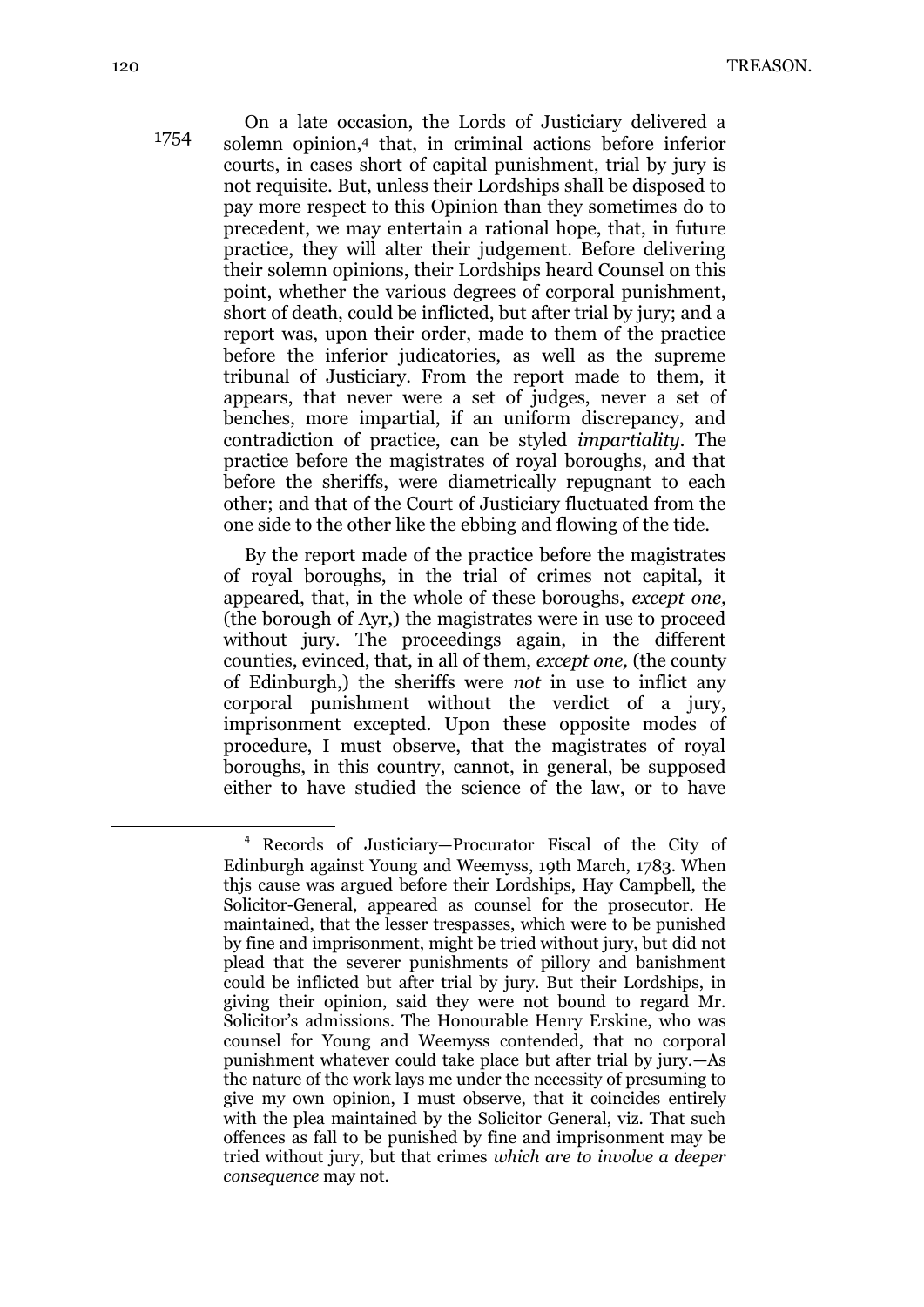**.** 

enjoyed the benefit of an academical education; and that, in many of the decayed boroughs, it cannot be presumed that the magistrates are men of liberal ideas, or independent sentiment and situation in life: that the sheriffs again must be chosen from the bar. Thus, this opposite practice in sheriffs and magistrates, justifies the proverb, that the greater the ignorance the greater the presumption.

It appeared from an examination into the records of Justiciary, that one Dow, and his accomplices, in 1739, had been tried before the justices of peace of Linlithgow, for breaking into the brew-house and cellars of Mr. Hope of Craigiehall, and stealing quantities of wine, brandy, and ale: that they *confessed their guilt,* and were sentenced by the justices to be imprisoned, whipt, burnt on the back, and banished the county. Dow brought this sentence under re,view of the Court of Justiciary, alledging, that so severe a punishment could not be inflicted by any judge, unless the prisoner had been found guilty by the verdict of a jury; and the Court suspended the sentence, except as to the whipping.

In A. D. 1747, Robert Drummond, printer, was prosecuted before the magistrates of Edinburgh, for a defamatory libel against a person of the highest rank.<sup>5</sup> He admitted that the ballad libelled on was printed in his printing-house; but denied any knowledge that the blanks in it were meaned to be filled up with those names and characters which the prosecutor applied to them. The magistrates ordained the ballad to be burnt, the prisoner to stand an hour on the pillory, and to be banished the city, and deprived of his freedom as a burgess, for a twelvemonth.<sup>6</sup> Mr. Drummond brought the cause before the Court of Justiciary by *bill of suspension.<sup>7</sup>* He maintained, that the prosecutor had filled

<sup>7</sup> There are two forms of *writs* by which causes may be brought from inferior judicatories under review of the Courts of Session or Justiciary. The one is by *bill of suspension,* which may be presented after a judgement of the inferior Court is passed, and the decree extracted; the other, by *bill of advocation,* which may be presented to their Lordships any time between the party being served with a summons to appear before the inferior court, and the decree of that court being extracted. Both these writs pass the signet, and are signed by a writer to the signet: and, upon their being presented to one or more of their Lordships, they either *pass or refuse the bill.*

<sup>&</sup>lt;sup>5</sup> His Royal Highness William Duke of Cumberland.

<sup>&</sup>lt;sup>6</sup> The intelligent reader is requested to think, whether the most arbitrary judge in England, since the accession of the House of Hanover, would have dared to try such an offence without jury.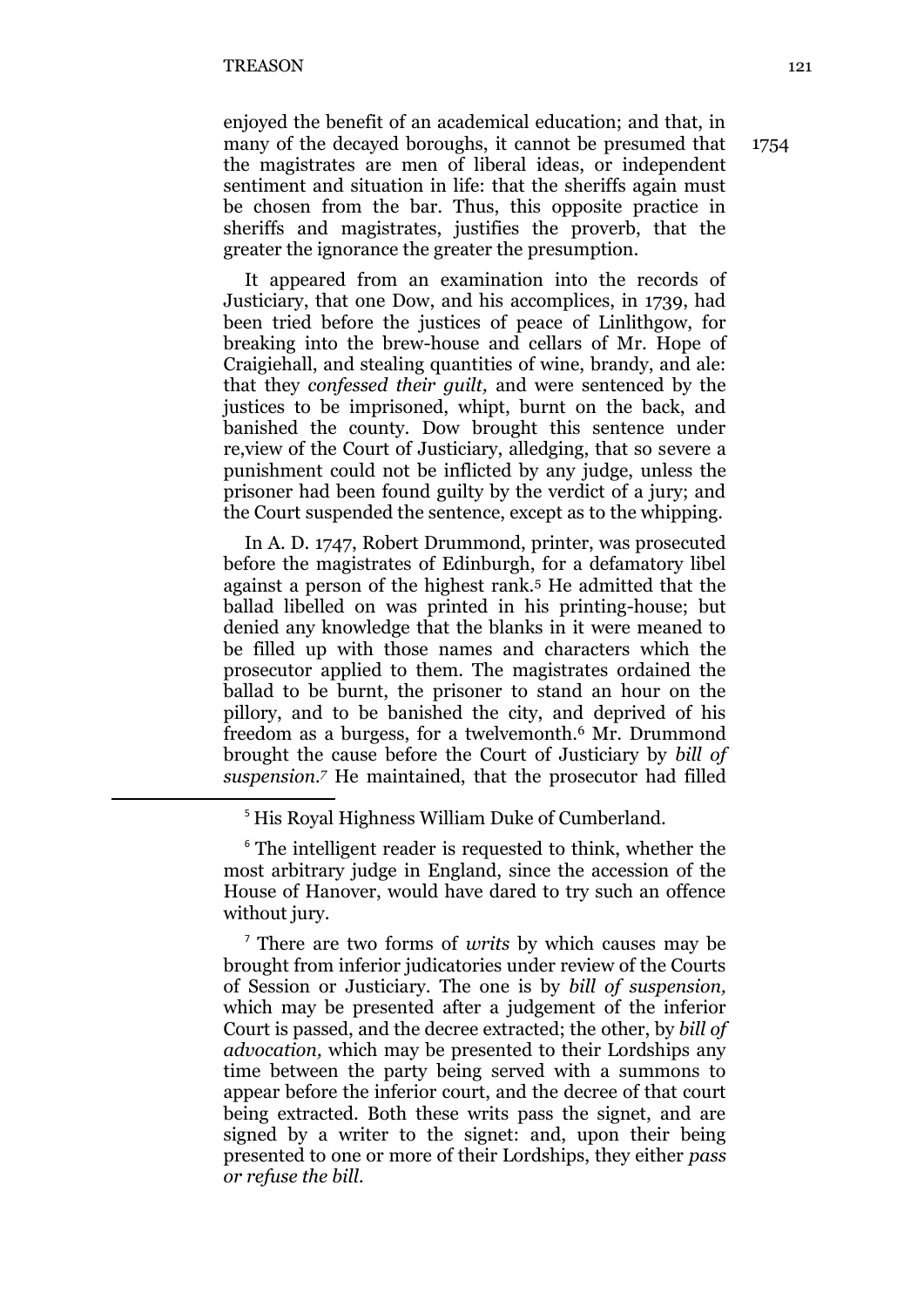up the blanks from his own conjecture, and that he, the prisoner, was altogether ignorant how they should be supplied: that, supposing him to be guilty, the sentence was unmeasurably harsh; and further, that, in a matter of such consequence, he was entitled to trial by jury. The Court *refused the bill without answers.*

In A. D. 1757, John Falconer was tried before the sheriff of Edinburgh for using of false keys, and stealing of victual. He was ordained to be kept in prison till payment of the expences of his prosecution, which amounted to £1 10s. and to be banished the county for life. He complained to the Court of Justiciary that he had been tried without jury, and they dismissed his complaint.

Alexander Flight was prosecuted before the baillies of Cupar, in June, 1767, for insulting the Provost, and was sentenced to a month's imprisonment, and banished from the town for three years: but their Lordships suspended the sentence as to the banishment.!

An action was brought before the sheriff of Edinburgh, by John Simpson, copper-smith, against Leonardo Piscatorie, teacher of music, (A. D. 1771.) It charged the defender with firing a gun or pistol, loaded with small shot, at the prosecutor, and maiming him so severely as to render him unable, in future, to earn his bread: and it concluded for *£500* of damages to the private prosecutor; and also, that the defender should be punished by pillory, whipping, or otherwise. Piscatorie claimed to be tried by jury; because the libel concluded for a corporal punishment. The sheriff refused his claim; upon which the defender brought the cause before the Lords of Justiciary, who pronounced the following judgement: 'Having considered the said bill and answers, with the criminal complaint before the sheriff, *find the libel referred to in the bill ought to have been tried by a jury,* &c; and, therefore, ordained the sheriff to dismiss the libel; but reserve power to the pursuer to insist in a new indictment according to law.

The author who last travelled over the gloomy field of criminal prosecutions,<sup>8</sup> bestows a hearty and generous applause on this judgement. To me is left the unpleasing *piece of duty* to acquaint the public, that the next time this point was debated before their Lordships, they pronounced a judgement considerably different; and, soon after, they gave a solemn opinion directly opposite. For Archibald Tait, overseer (i. *e.* bailiff) to the Earl of Roseberrie, being convicted, in July, 1775, by the justices of peace of

1754

**.** 

<sup>8</sup> Maclaun's Criminal Cues, p. 723.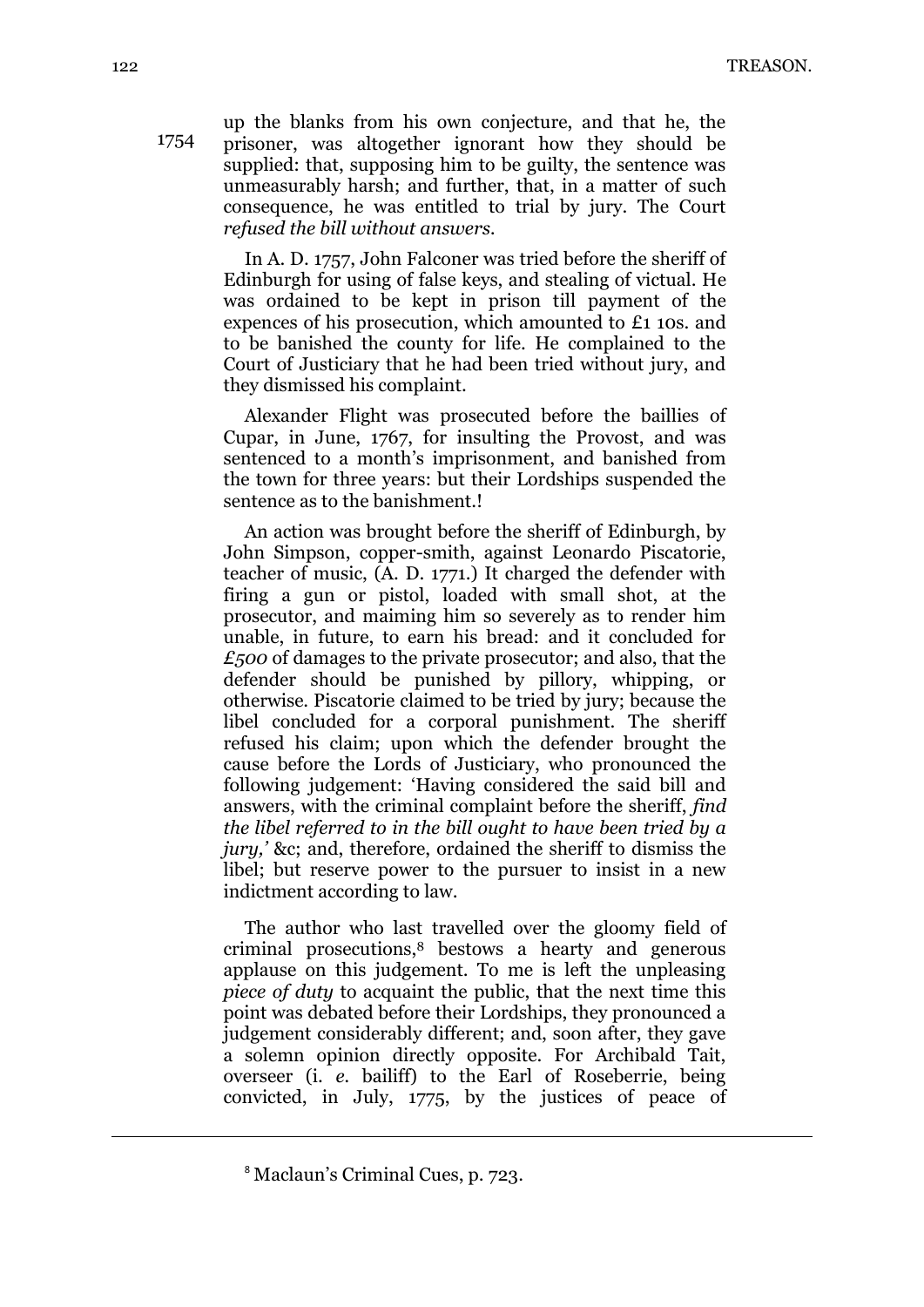Linlithgow, of embezzling oats, hay, and straw, belonging to the Earl, and *under the defender's trust*, and being sentenced to be pilloried and banished the county for life, brought this judgement under review of the Lords of Justiciary. The following points were argued before their Lordships, both in pleadings at the bar, and in printed informations, *1mo,* Whether justices of the peace had a jurisdiction to try this crime? *2do,* Whether they could proceed in such trial without jury? And their Lordships, upon advising the cause, suspended the sentence as to the pillorying; but affirmed it in other respects.

In the case of the procurator-fiscal of Edinburgh against Young and Weemyss, when the preceding report was laid before their Lordships, the indictment concluded, 'That they ought not only to be punished in their persons, *by whipping, banishment, pillory, imprisonment, or otherwise,* as to the magistrates shall seem meet,' &c. but ought also to be fined in the sum of *£50* Sterling each, payable to the complainer. Among other pleas which the defenders urged, why trial could not proceed against them, upon the libel raised before the magistrates, they maintained, that no sentence of corporal punishment could be pronounced, but after a verdict of a jury. The indictment was, in various respects, so illegal and absurd, that their Lordships would not sustain it: but they omitted not to express the special reasons why they ordained the magistrates to dismiss the libel. Lest an opinion should prevail, that trial by jury was necessary in prosecutions for a corporal punishment, each of their Lordships, in rotation, except Lord Gardenston, who was absent, delivered an opinion, that the lesser crimes could be tried, and the punishments of whipping, pillory, and banishment, inflicted, without trial by jury. It is not easy, however, for the mind to renounce, at once, doctrines which have long been respected, to *conquer prejudices* which have long been entertained. Of this the Court seems to afford a pregnant instance; for, on the same day, their Lordships gave judgement upon a bill of advocation from the sheriff of Edinburgh, at the instance of one Ballentine, finding that the libel or complaint 'referred to in the bill of advocation, which contains a charge of different acts of assaulting, wounding, and maiming, whereby the persons therein named were in danger of being murdered; and also charging, that, in pursuance of these assaults, the defenders forcibly seized, and theftuously carried off, 'certain effects belonging to the persons assaulted, *and concluding for punishment, by whipping, pillory, banishment, or otherwise, as to the judge shall seem meet,* ought to have been tried by a jury.'

This judgement, however, in so far as it is opposite to the one immediately preceding, is, in my humble opinion, a distinction without-a difference, or rather a manifest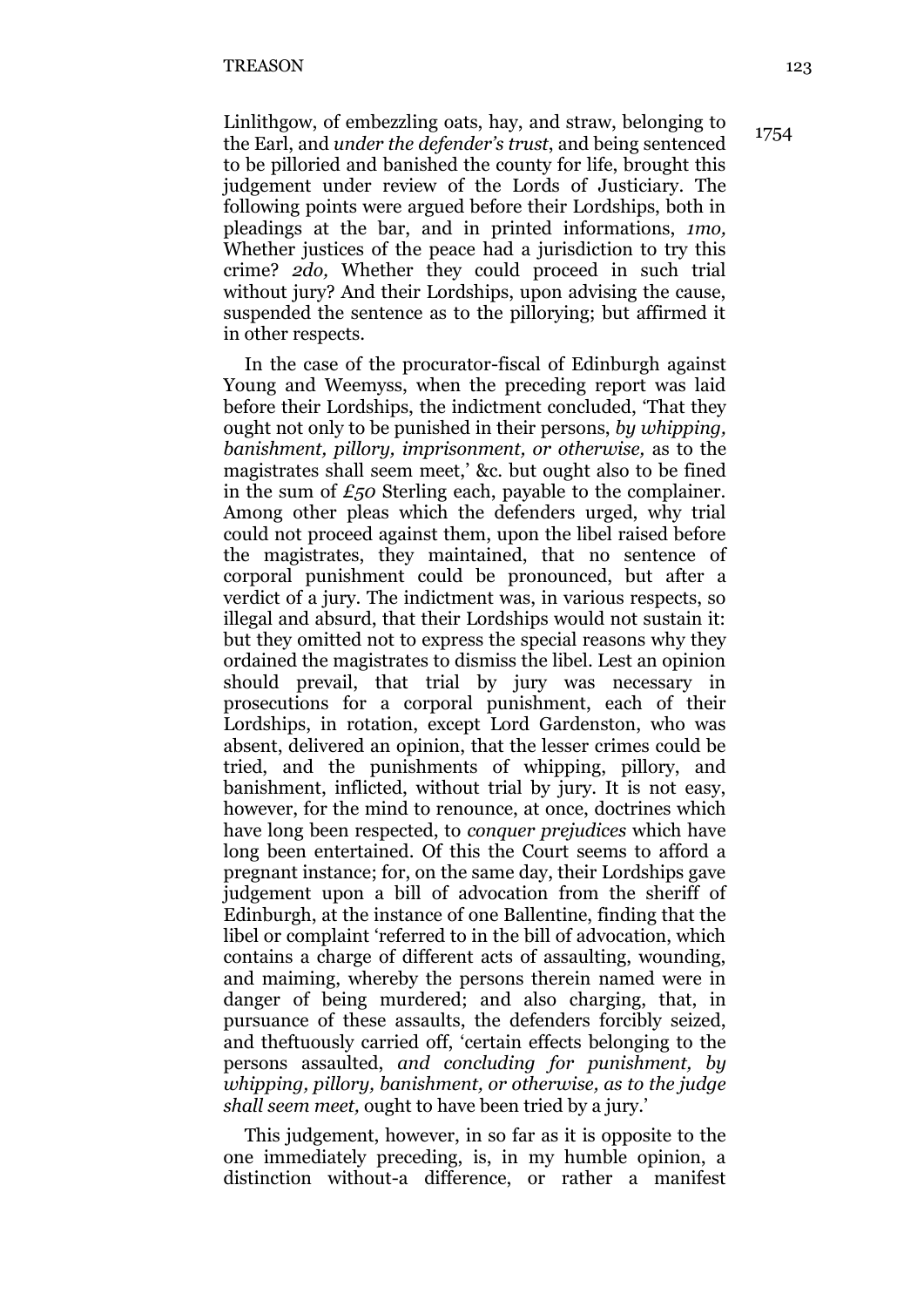absurdity. This will be rendered the more apparent by stating the ground of this judgement, and the gradation of our criminal punishments. 1754

#### *Ground of this Judgement.*

The ground upon which it proceeded was, that trespasses which are reckoned *inter leviora delicta,* may be tried without jury; but that the crimes which are reckoned *inter graviora delicta* cannot.

#### *Gradation of our Criminal Punishments.*

Imprisonment, whipping, pillory, and banishment, are almost the only corporal punishments in use with us, short of death. These, and pecuniary mulcts, are applied both to offenders who are guilty of the *leviora,* and the *graviora delicta,* according to the discretion of the judge.

To allot an exact gradation of punishment to the scale of guilt, even with the most accurate system of legislature, is perhaps impossible,—but to expect it from that *image* of jurisprudence which has been erected in the days of tyranny; from an image to which poetical fiction would attribute a leaden head, and hands of iron, is absurd. The tribunals of Fame, of Conscience, and of a Future State, may indeed apply a more exact dispensation of justice; but, if the punishment prescribed by law be the same, it is alike to the prisoner, as to *personal suffering,* whether he be convicted of a statutory trespass, or an atrocious crime. Therefore, in so far as personal safety is concerned, if there is to be any difference in the mode of trying crimes, the more solemn, the more guarded mode of trial, ought to be adopted, *rather in relation to the severity of punishment than to the atrocity of the crime.* But, in these bills of advocation by Young and Weemyss from the magistrates, and by Ballentine from the sheriff, the degrees of guilt charged were different, the punishment concluded for was the same,<sup>9</sup> the judgements of the Court of Justiciary were opposite; the distinction, therefore, which is made by these two judgements amounts precisely to this—*That a man may, without jury, be pilloried and banished for a peccadillo, but cannot, without jury*, *be pilloried or banished for an atrocious crime.*

The instances in which the Court affirmed or reversed the sentences of the inferior judicatories, inflicting corporal punishment without trial by jury, have been just recapitulated: and, besides the case of Macdonald of

<sup>9</sup> Except that, in the libel against Young and Weemyss, there was, besides other punishments, a conclusion for a fine of *£50* Sterling each, which was not in the libel against Ballentine.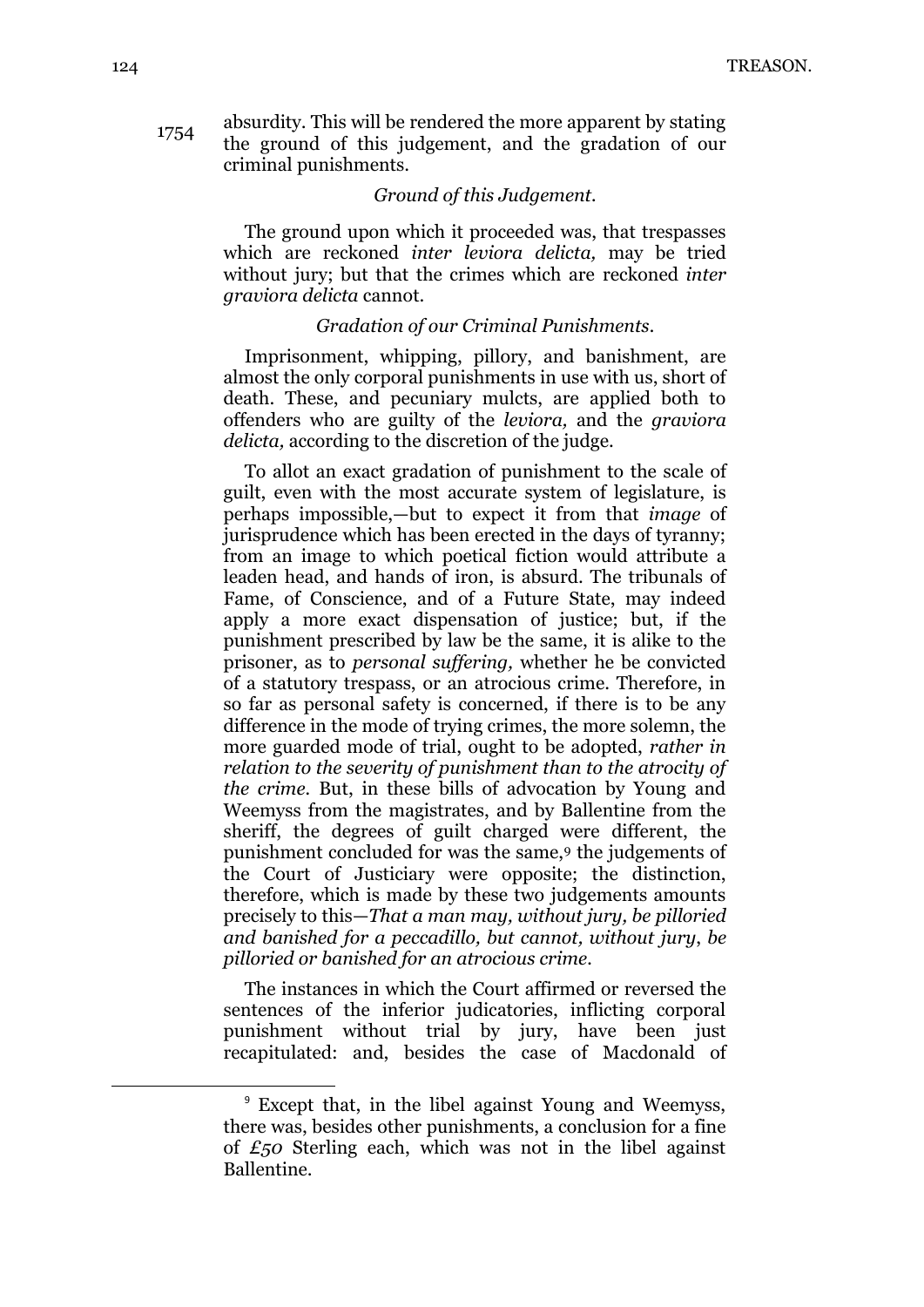Barisdale, the Court took upon them, in another capital offence, to decide without jury. It was in the trial of John Caldwall for robbery.<sup>10</sup> The plea of madness was urged in his defence; but, instead of remitting this plea, along with the indictment, to the cognisance of a jury, their Lordships were pleased to tear asunder the inseparable concomitants, *charge* and *exculpation.* The charge, viz. the accusation of robbery, and the proof thereof, they remitted to the knowledge of an assize; but the exculpation they themselves took previous trial of, examined witnesses upon the point, pronounced the madness affected, and then remitted the accusation of robbery to a jury. 1754

After such violent and repeated blows at the right of trial by jury, I cannot help expressing my apprehension, that the Court has already sapped the foundation, and that, unless prevented by the aroused suspicion, by the jealous eye of their country, it only remains for judges who may be possessed of more courage, or more temerity, totally to overturn the fabric.

I cannot, without some farther remarks, dismiss this momentous subject in a country where the shades of superstition retreat before the light of science;—where the liberties of mankind have been established at a vast expence of blood and treasure;—liberties which, perhaps, totter on the axis, and which, like the twilight, may accompany in its fall the setting glory of Britain. It is the established law of this country, that no prisoner can be tried before the whole Lords of Justiciary without jury. Is it not then contrary to all reason, that each magistrate of royal boroughs, many of which do not contain a single inhabitant possessed of wealth, of science, or of independence, shall enjoy a power which the law has denied to the collective body of the supreme judges of the nation? Shall it be said, that, because it is only the lower class of mankind which are commonly tried for petty crimes, that their liberties are not worth protecting? Or, will it be alledged, that scourging, pillory, and banishment, are not terrible punishments? Besides, the mean ideas of those *self-elected men,* who, in the decayed boroughs, fill the offices of magistracy, may often lead them to pass over heinous crimes, and to punish the lesser offences with unmeasurable rigour. In the month of September, 1784, one of the baillies of Edinburgh sentenced a woman, whom he had convicted of selling butter short of weight, to stand on the pillory, with a label on her forehead denoting her offence, on a market day, at nine in the morning, an hour when the streets swarm with labourers and apprentices, dismissed from their work to breakfast. No formality of a jury had been

<sup>&</sup>lt;sup>10</sup> Records of Justiciary, July 13, 1737.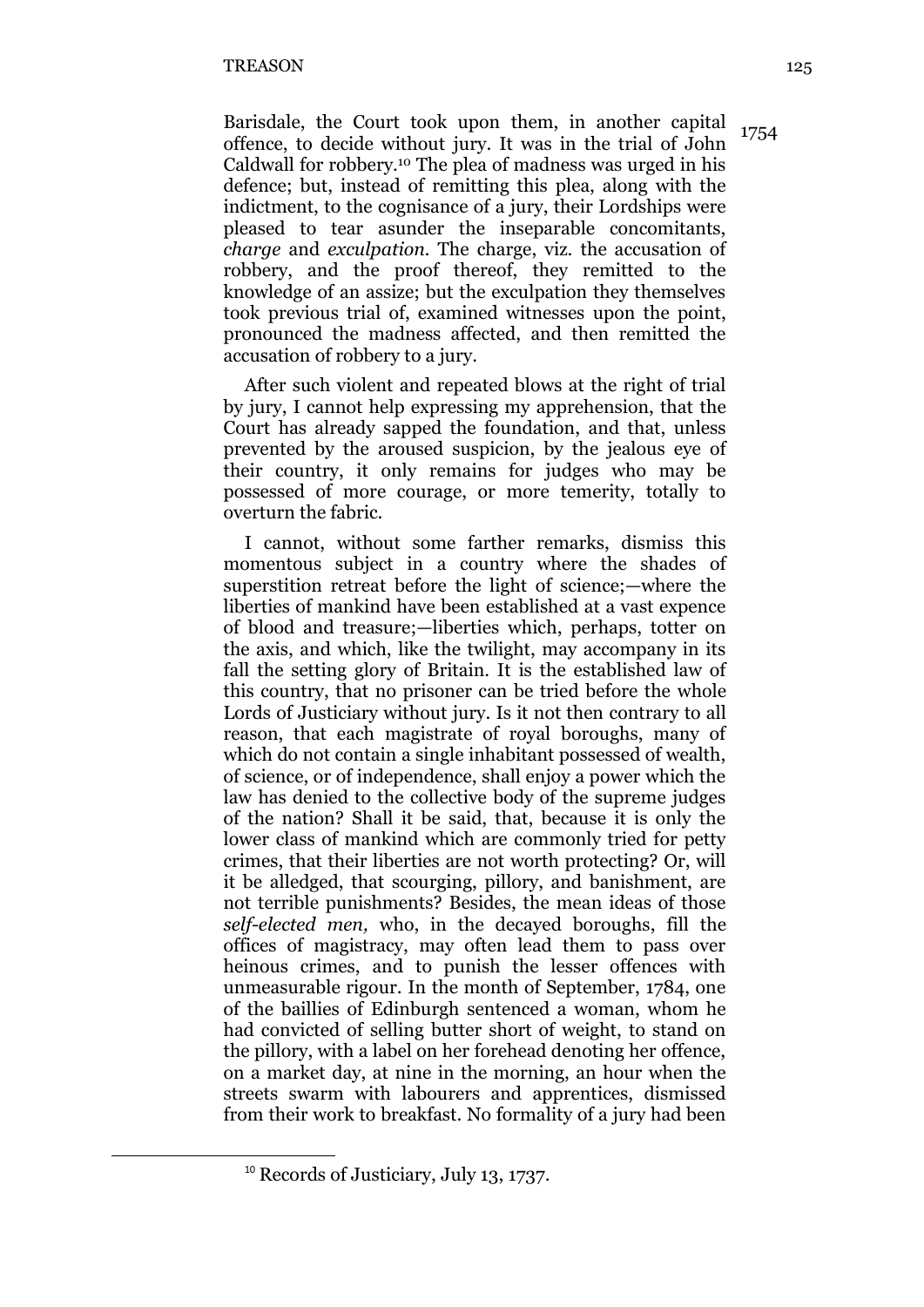used; the baillie had not so much as consulted the city's assessors, whose opinion it was his duty to have taken even in every civil case of the smallest difficulty or importance. What was the consequence? The rabble, in their rage at being cheated of an ounce of butter, attacked the unhappy woman with such fury, that, had she not been immediately taken from the pillory, they would have murdered her. *Yet the mob*, so enraged at a culprit for cheating in a few ounces of butter, in the month of June preceding, burnt a distillery worth £7O0O, and would have done infinitely more mischief, had they not been prevented by the repeated interposition of a military force: *yet the magistrates,* equally rigorous and informal in punishing the fraud of a silly woman, and dastardly in permitting the outrages of a vile rabble, suffered, without the smallest interruption, a puny mob to beat a drum through the principal streets of the city, nay, before the very door of the city-guard, for the professed purposes of tumult and conflagration. 1754

> These opinions, this practice of the Scottish judges, become the more alarming, when we behold the legislative body of the nation introducing a mode of trying offenders distinct from that of jury. In the southern part of the united kingdoms, civil liberty has, for a long period of years, been more respected than in Scotland. An author who has simplified the complex and cumbersome mass of English jurisprudence, whose *writings* have acquired the applause of his countrymen, not only as delivering a clear and comprehensive system of law, but as breathing a generous spirit of liberty, expresses himself with a noble ardour in favour of trial by jury.<sup>11</sup> He says,—'It is the most transcendant privilege which any subject can enjoy, or wish for, that he cannot be affected either in his property, his liberty, or his person, but by the unanimous consent of twelve of his neighbours and equals; a constitution that I may venture to affirm has, under Providence, secured the just liberties of this nation for a long succession of ages; and, therefore, a celebrated French writer, who concludes, that, because Rome, Sparta, and Carthage, have lost their liberties, therefore those of England, in time, must perish, should have recollected, *that Rome, Sparta, and Carthage, at the time when their liberties were lost, were strangers to the trial by jury.*<sup>*'*</sup> And again, 'The liberties of England<sup>12</sup> *cannot but subsist so long as this palladium remains sacred and inviolate, not only from all open attacks (which none will be so hardy as to make), but also from all secret machinations which may sap and undermine it, by*

**.** 

<sup>&</sup>lt;sup>11</sup> Blackstone's Commentaries, vol. III. p. 379.

<sup>12</sup> Blackstone's Commentaries, vol. IV. p. 343.